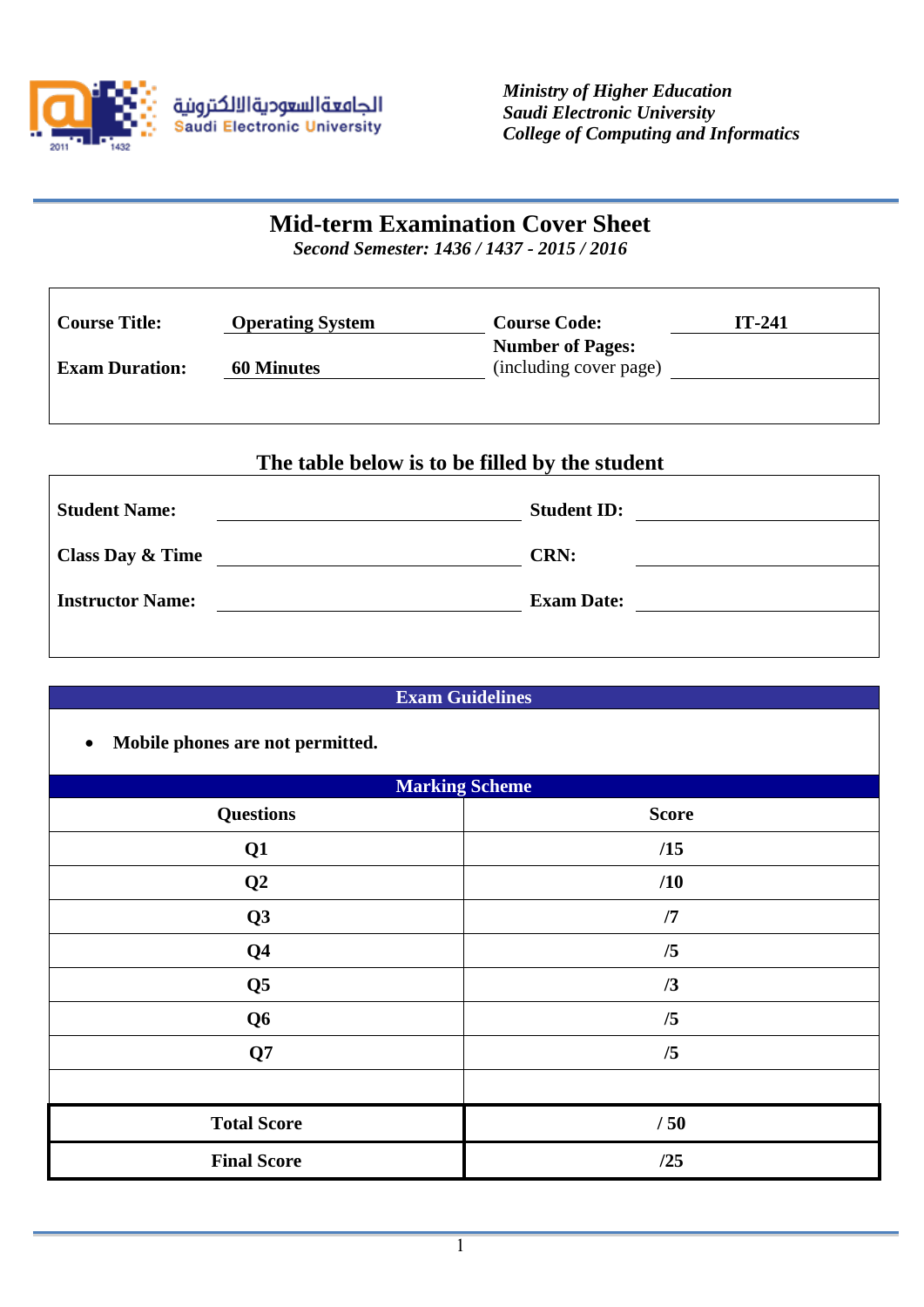

*Ministry of Higher Education Saudi Electronic University College of Computing and Informatics*

# **QUESTION 1 MULTIPLE CHOICE QUESTIONS: [15 MCQs of 15 Marks]**

1. The occurrence of an event in O.S is usually signaled by \_\_\_\_\_\_\_ from either the software or hardware.

- a. Process
- b. Thread
- c. Interrupt
- d. RAM

2. In \_\_\_\_\_\_\_\_\_, one processor acts as a master or boss and allocates the jobs to the worker processors.

- a. multicore systems
- b. asymmetric multiprocessing
- c. symmetric multiprocessing
- d. fault tolerant processors
- 3. To defend the system against external and internal attacks. It is the task of:
	- a. security
	- b. protection
	- c. encryption
	- d. authentication
- 4. Which of the mobile operating systems is an open source software
	- a. Windows
	- b. Android
	- c. Apple iOS
	- d. All above
- 5. \_\_\_\_\_ provide(s) an interface to the services provided by an operating system.
	- a. Shared memory
	- b. System calls
	- c. Simulators
	- d. Communication
- 6. Which is used for communication in a client-server system?
	- a. Sockets
	- b. Pipes
	- c. Remote Procedure Call
	- d. All of the above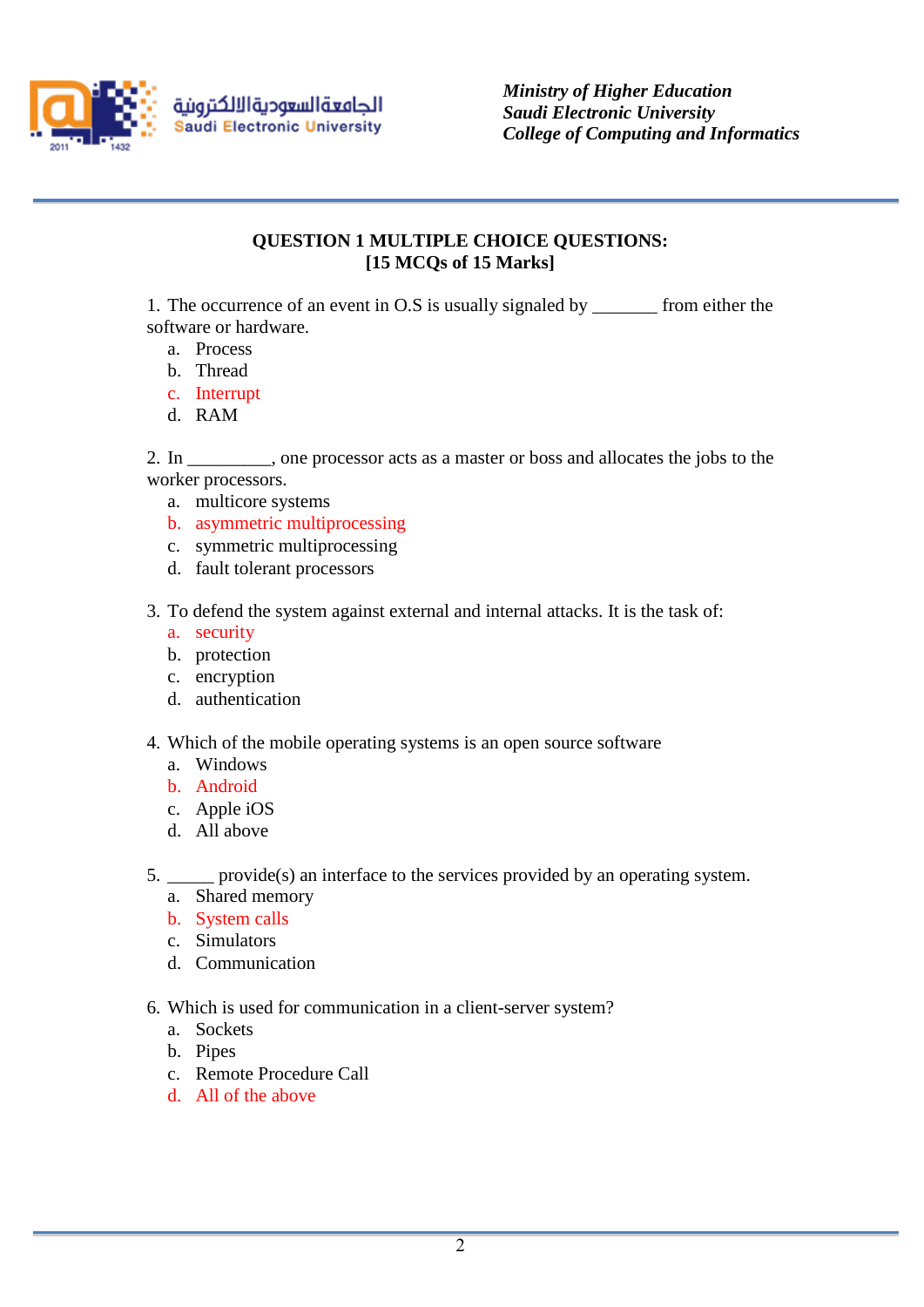

*Ministry of Higher Education Saudi Electronic University College of Computing and Informatics*

- 7. Which of memory parts include global variables
	- a. Data section
	- b. Stack
	- c. Heap
	- d. Text section

8. It distributing threads across cores, each thread performing unique operation. That is referred to as:

- a. Task parallelism
- b. Thread library
- c. Java Thread
- d. Thread local storage
- 9. Many user-level threads mapped into a single kernel thread
	- a. Many-to-One
	- b. One-to-One
	- c. Many-to-Many
	- d. Multiprocessor
- 10. The measure of CPU work is the number of processes that are completed per unit time and it is called:
	- a. Throughput
	- b. Turnaround Time
	- c. CPU job
	- d. None.
- 11. CPU Scheduling deals with the problem of deciding which process in the ready queue is to be allocated to \_\_\_\_\_\_\_\_\_\_\_.
	- a. CPU
	- b. Dispatcher
	- c. Interrupt handler
	- d. None
- 12. When several processes access the same data concurrently and the outcome of the execution depends on the particular order in which the access takes place.
	- a. dynamic condition
	- b. race condition
	- c. essential condition
	- d. critical section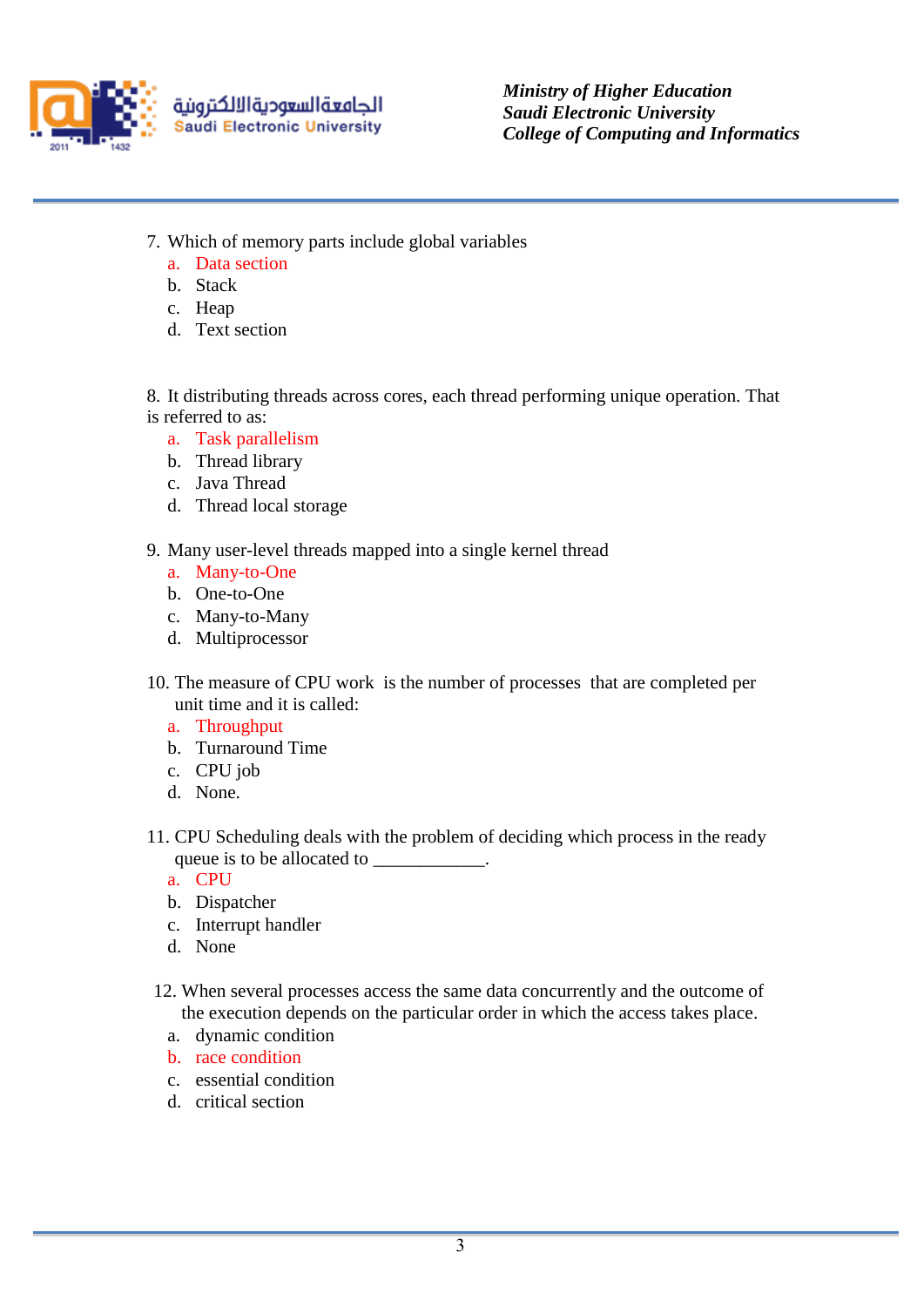

*Ministry of Higher Education Saudi Electronic University College of Computing and Informatics*

- 13. Which one of the following is a synchronization tool?
	- a. Thread
	- b. Pipe
	- c. Semaphore
	- d. Socket

14. Process synchronization can be done on

- a. Hardware level
- b. Software level
- c. Both (a) and (b)
- d. None of the mentioned
- 15. What is the correct order of operations for protecting a critical section using mutex locks?
	- a. acquire() then release()
	- b. release() then acquire()
	- c. wait() then signal()
	- d. signal() then wait()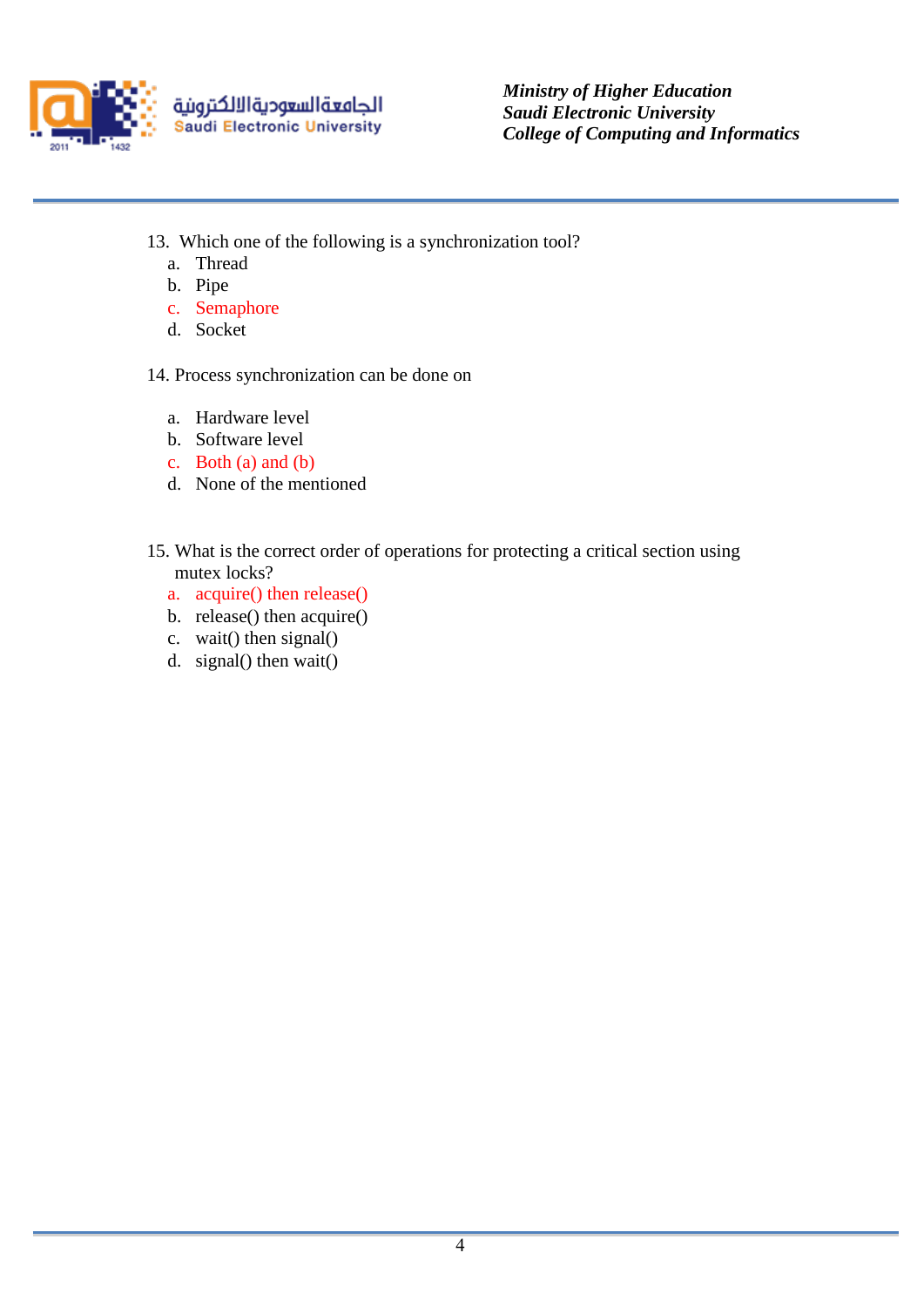

*Ministry of Higher Education Saudi Electronic University College of Computing and Informatics*

# **Question 2: TRUE OR FALSE QUESTIONS [10 MARKS]**

| $\mathbf{1}$    | Device controller is a software in the operating system that       | F            |  |
|-----------------|--------------------------------------------------------------------|--------------|--|
|                 | manages I/O using different ports                                  |              |  |
| $\overline{2}$  | The kernel is the program running in the system all the time       | T            |  |
| 3               | iOS is a mobile operating system designed for the iPhone and       | T            |  |
|                 | iPad.                                                              |              |  |
| $\overline{4}$  | A process consists of only one thread                              | F            |  |
|                 |                                                                    |              |  |
| $5\overline{)}$ | A process is a stored program                                      | F            |  |
|                 |                                                                    |              |  |
| 6               | An independent process can be affected by another process.         | $\mathbf{F}$ |  |
| $\overline{7}$  | Each user-level thread is not maps into a kernel thread in one to  | F            |  |
|                 | one Multithreading Models.                                         |              |  |
| 8               | Semaphore can solve various synchronization problems.              | T            |  |
| 9               | wait() followed by signal() is the correct order of operations for | F            |  |
|                 | protecting a critical section using mutex locks.                   |              |  |
| 10              | Concurrent access to shared data may result in data inconsistency. | $\mathbf T$  |  |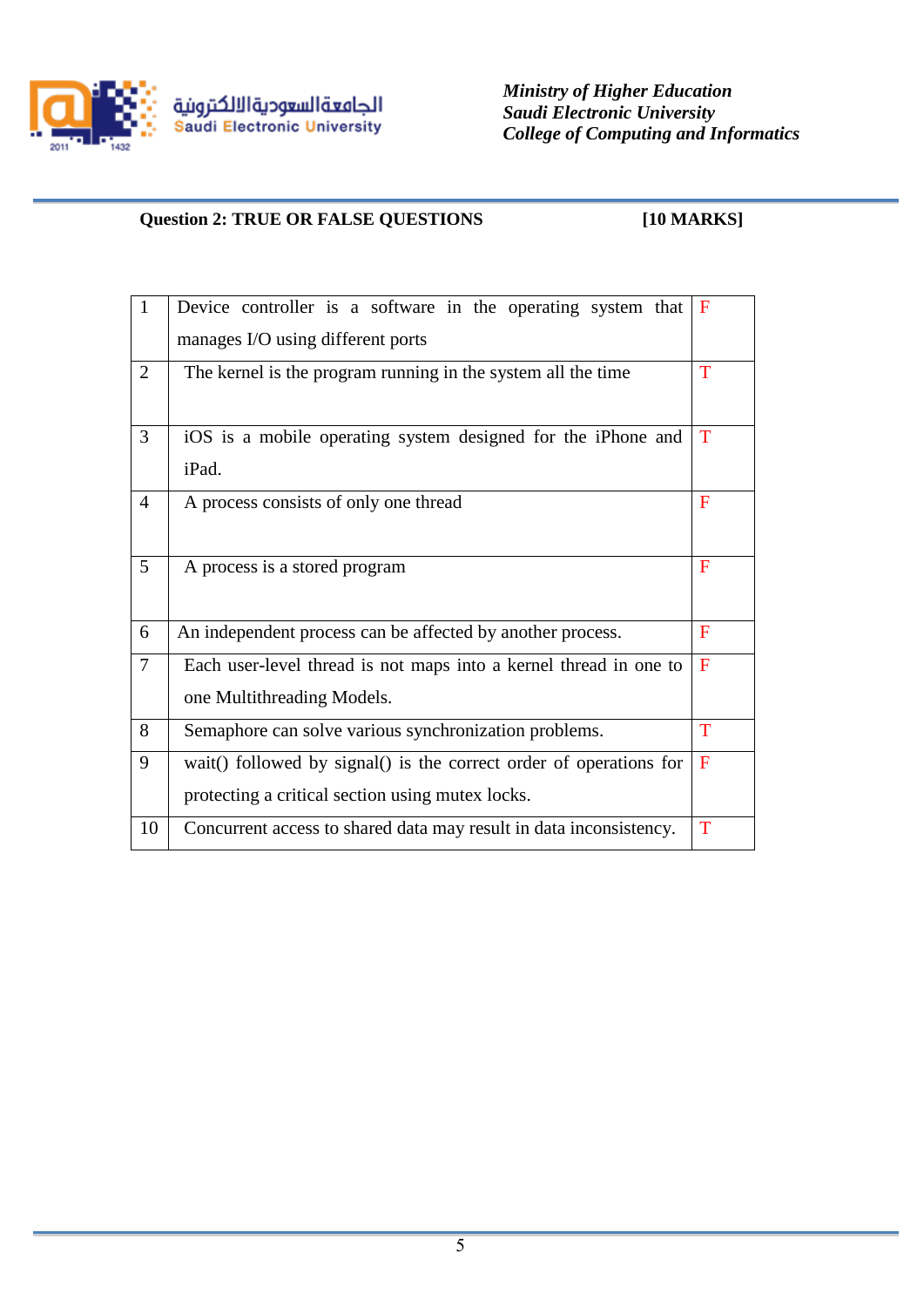

*Ministry of Higher Education Saudi Electronic University College of Computing and Informatics*

## **Question 3: [7 marks]**

1. Given the following set of processes and the length of the CPU burst given in milliseconds:

| Process        | <b>Burst Time</b> |
|----------------|-------------------|
| P <sub>1</sub> | 12                |
| P <sub>2</sub> | 16                |
| P <sub>3</sub> | 14                |
| <b>P4</b>      | 6                 |

a. Show how these processes are scheduled according to **Shortest Job First Scheduling**. Use the following chart. Inside each box, write the name of the process [P1, ...,P4], and specify the start and end of each scheduled time in the blanks below. Note the start time of the first process is 0 ms, and is shown.

# **Answer:**

a. SJF scheduling chart  $P_3$  $P<sub>2</sub>$  $P_4$  $P_1$ 0 18 06 32

*[3 Marks]*

48

# *Waiting time:*

| <b>Process</b> | <b>Waiting Time</b> |
|----------------|---------------------|
| <b>P1</b>      | 06                  |
| P <sub>2</sub> | 32                  |
| P <sub>3</sub> | 18                  |
| <b>P4</b>      | 08                  |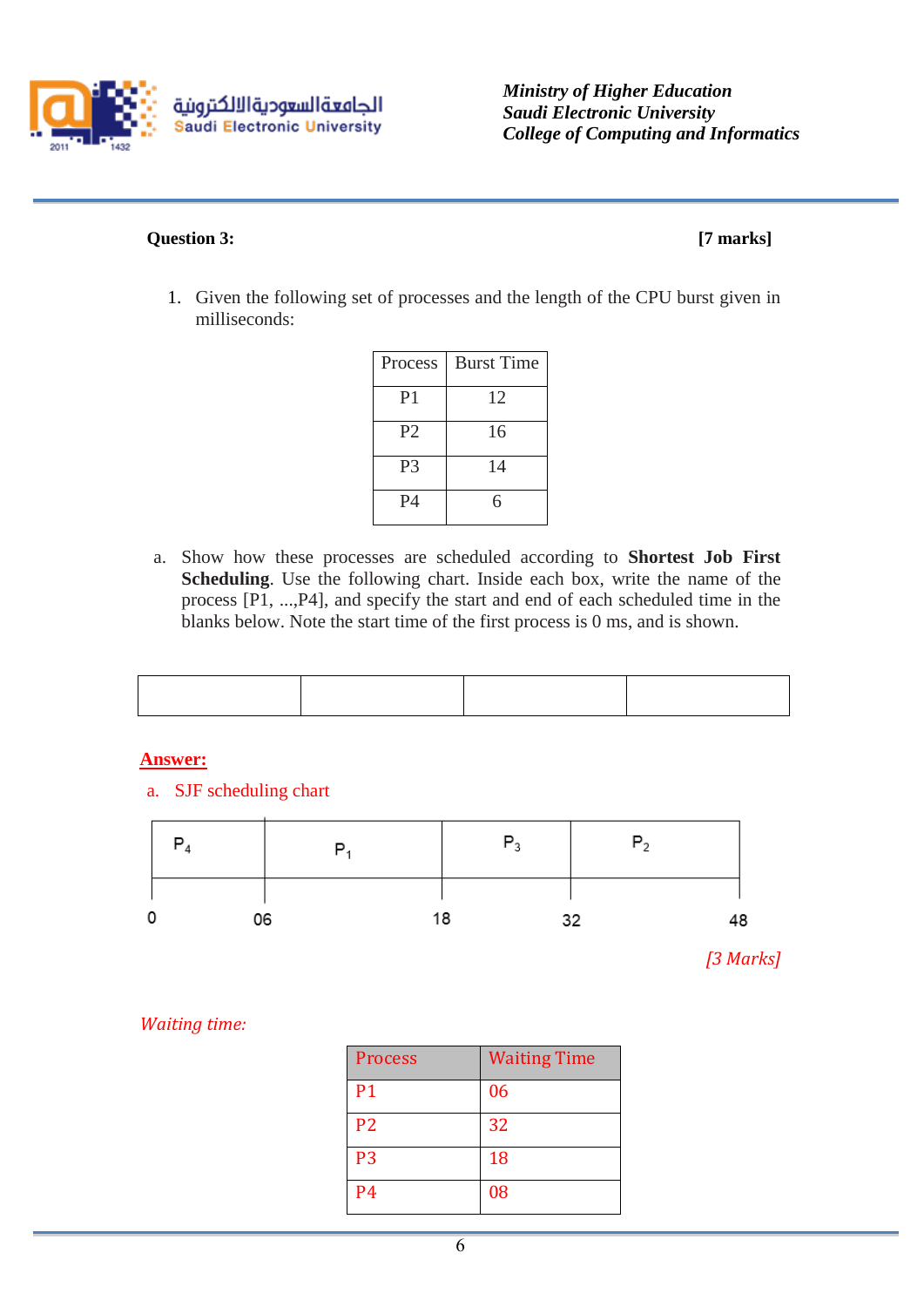

*Ministry of Higher Education Saudi Electronic University College of Computing and Informatics*

| b. <i>Average waiting time</i> = $(6 + 32 + 18 + 0) / 4 = 14$ . | [2 Marks] |
|-----------------------------------------------------------------|-----------|
| c. Which process has the longest waiting time? P2               | [2 Marks] |

#### **Question 4: [5 marks]**

What are the states of a process? Give brief description.

- new the process is created
- running the process is being executed
- waiting the process is waiting for an I/O
- ready the process is ready to be executed
- terminated the process completed execution

## **Question 5: [3 marks]**

Give Three examples of recourse type:

CPU cycles, memory space, I/O devices